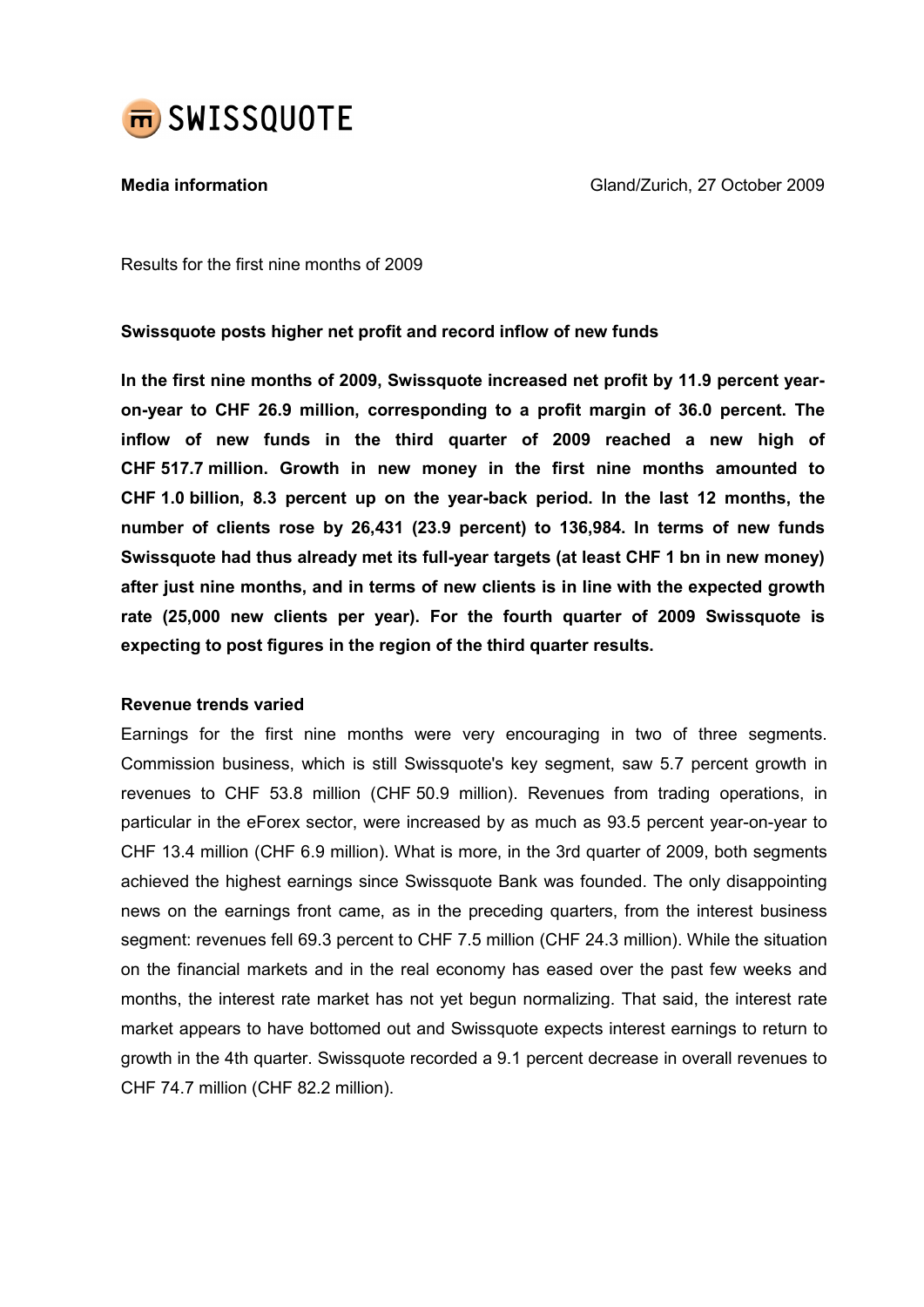

## Stable earnings

In comparison with the year-back period, operating expenditure increased by CHF 2.3 million or 5.9 percent to CHF 42.2 million (39.8 million). While personnel expenses fell by CHF 0.2 million and marketing expenses were down by CHF 0.7 million, other operating expenditure rose by CHF 3.2 million mainly as a result of higher direct costs in the eForex business. In the first nine months of 2009, the lower revenues and higher expenditure resulted in an operating profit of CHF 32.6 million (CHF 42.4 million) and a net profit of CHF 26.9 million (CHF 24.1 million). Margins stood at 43.6 percent (51.6 percent) for operating profit and 36.0 percent (29.3 percent) for net profit. The opposing year-on-year trends in operating and net profit can be explained on the one hand by the necessary writeoff of a Lehman Brothers bond (CHF 9.3 million) in the 3rd quarter of 2008 and, on the other, by the proceeds realized on this fully written-off bond (CHF 1.1 million) in the 3rd quarter of 2009.

## Annual new money targets reached, new clients growing according to plan

The ambitious growth targets set at the beginning of 2009 of at least CHF 1 bn in inflows of new money and 25,000 new clients had already been met at the end of the third quarter in the case of new money. Thanks to the gratifying development of the financial markets and the inflow of new money, client assets also saw a massive increase in the third quarter of 2009, up 22.9 percent to CHF 6.4 billion. Trading clients account for 21,868 (+20.1 percent) and savings clients 4,563 (+256.9 percent) of the total year-on-year increase of 26,431 new clients. The total of 6,339 savings clients have assets of CHF 188.1 million.

## Targeted expansion of services

In response to the strong eForex business witnessed over the past few months, Swissquote developed a completely new interface for its eForex platform. It was developed in Java to guarantee a high degree of compatibility and an exceptional performance in terms of data transfer speed. The highly popular Analysis Tool was integrated into the graphics.

For iPhone users the Swissquote app remains the most used and downloaded iPhone financial app in Switzerland (ahead of Bloomberg). New features offered by Version 3 are direct bank account access and the option to trade online on iPhone.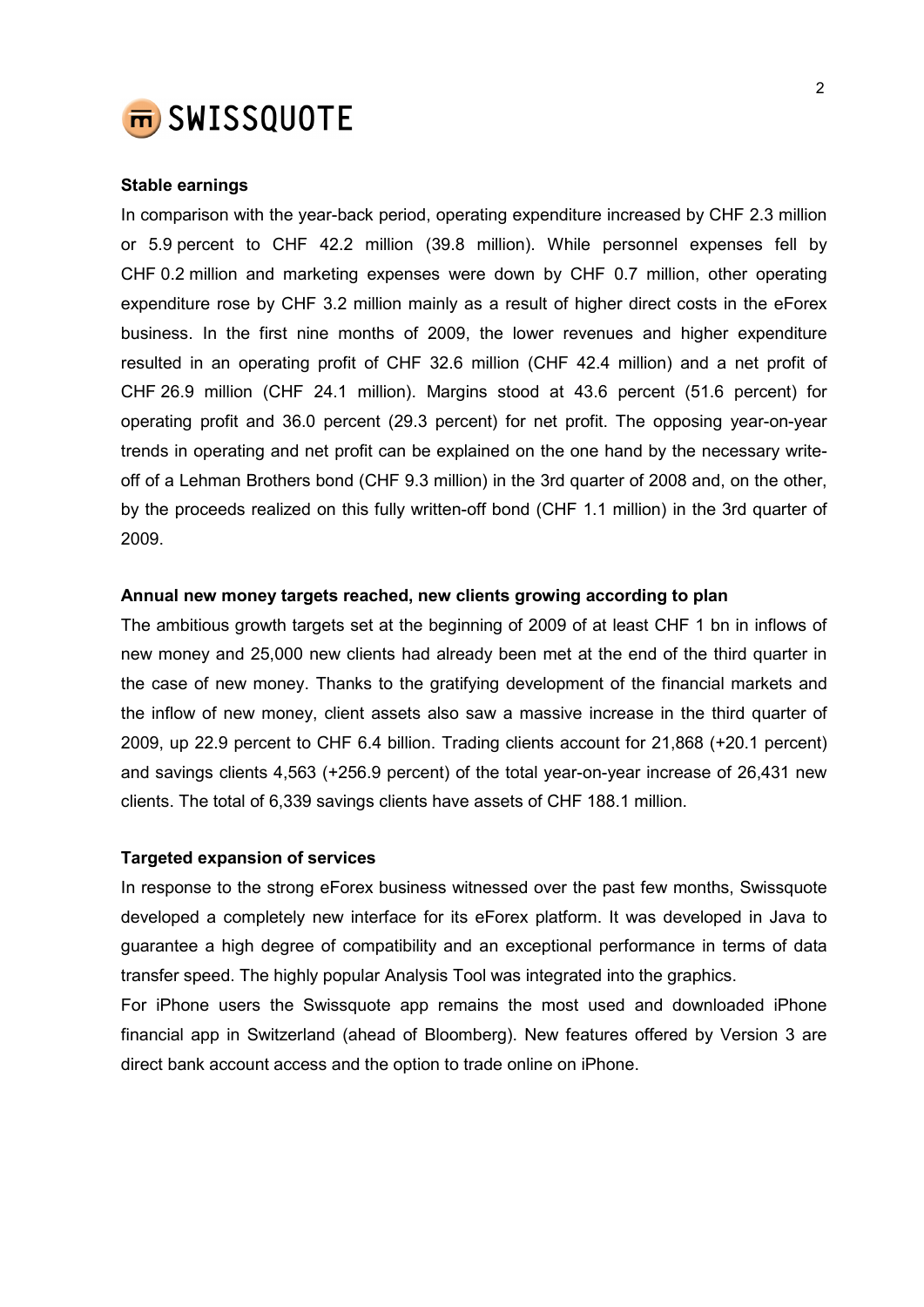

#### Swissquote to launch investment magazine

In addition to the expanded range of services on the Swissquote Internet platform, Swissquote will be offering clients and other interested persons a new information tool scheduled for launch at the start of next year. The 'Swissquote ePrivate Banking Magazine' will deal mainly with investment questions of a broader and longer-term relevance, not only providing readers with tangible benefits but also conveying suggestions and ideas for their personal investment strategies. Containing approximately 90 pages, the magazine will appear every two months. Of the initial print run of 60,000 copies, 50,000 will go to clients and potential new clients and 10,000 will be on sale at kiosks. An electronic version of the magazine will also be available on the website for all Swissquote trading clients.

The complete Financial Report for the first nine months of 2009 can be found at: http://www.swissquote.ch – THE COMPANY/Investor Relations/Reporting

## Swissquote − Swiss leader in online trading

Swissquote has 232 employees in Gland (Vaud) and Zurich. Swissquote is the Swiss leader in online trading. In addition to low-cost stock market access for private clients and portfolio managers, Swissquote also offers an eForex trading platform and a very attractive saving account. Swissquote Group Holding AG shares (SQN) are quoted on the SIX Swiss Exchange.

### For further information

Marc Bürki, CEO Swissquote Bank Ltd., Chemin de la Crétaux 33, CH-1196 Gland Tel. +41 22 999 98 50, fax +41 22 999 94 54, mobile +41 79 413 41 45 marc.burki@swissquote.ch

Nadja Keller, Assistant to CEO Telefon +41 22 999 98 10, Fax +41 22 999 94 54 nadja.keller@swissquote.ch

## Agenda 2010

19.02.2010 Presentation of 2009 results in Zurich (SIX Swiss Exchange) 29.04.2010 Figures for the 1st quarter of 2010 30.04.2010 Annual General Meeting in Zurich